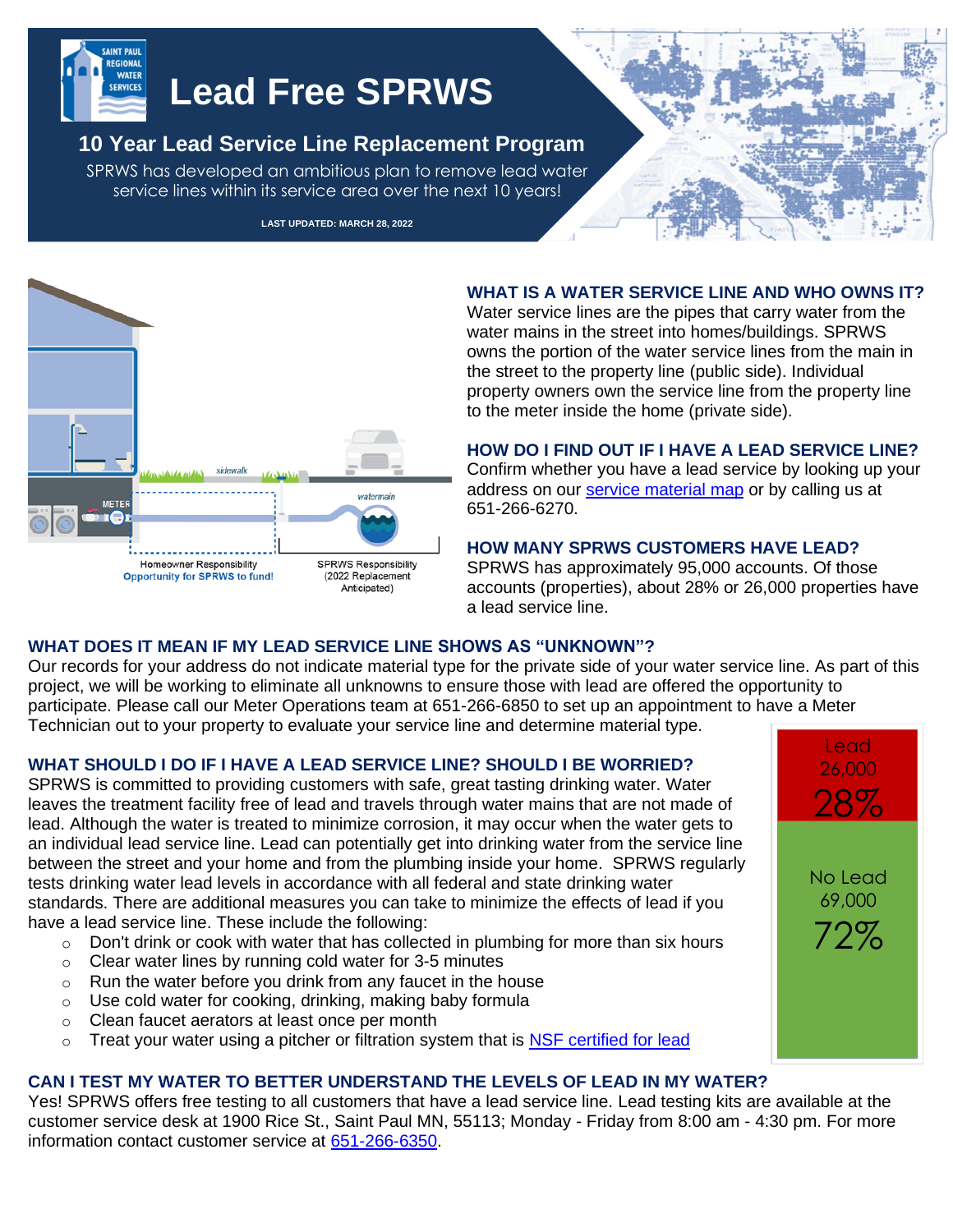#### **HOW WILL THE LEAD FREE SPRWS PROGRAM HELP?**

SPRWS will be implementing a lead service line replacement program with the goal of removing all public lead service lines over the next ten years. Customers in project areas will be offered the opportunity to have their private lead replaced as well. This will be offered at no cost to the customer and is voluntary. Customers are strongly encouraged to participate when offered to take advantage of the opportunity while work is being done in their area. We are anticipating and budgeting for 85% private side participation. Without this program, replacing the private side of a lead service line costs an average of \$6,000. The program is anticipated to have a duration of ten years (2023-2032) and remove up to 26,000 lead service lines for a total project cost of approximately \$250 million.

#### **HOW WILL THIS WORK BE CONDUCTED?**

This program is being designed with the intention of having half of the projects conducted internally by SPRWS crews and half under city contracts. Initial estimates for project needs show the potential of about 20 new full-time employees (program administration and actual lead replacement work) to join team SPRWS. We are actively working with Ramsey County to explore job program opportunities to incorporate into this plan. More information and job postings will be shared when they are available

#### **WHAT IS HAPPENING IN 2022 WITH LEAD?**

In an effort to begin trialing concepts of the 10-year lead service line replacement plan, SPRWS will be offering similar concepts in a few select pilot areas this year. The areas eligible for this pilot program are in pre-planned construction areas prior to the request and development of the 10-Year plan. Customers in these areas will be contacted and will have the opportunity to receive a fully funded lead service line replacement. To find out if your property is part of a 2022 project, please check out the **SPRWS Water Construction Projects Map.** 



#### **HOW IS THE LEAD FREE SPRWS PROGRAM BEING FUNDED? WILL IT IMPACT WATER RATES?**

The public portion of these replacements will be funded through SPRWS' capital budget as they have been historically. An estimated 6% total rate impact will be necessary over the next ten years to cover the associated public side expenses. There are currently no immediate plans to increase water rates for this project, though incremental rate increases may be considered as we develop strategies for fully funding the 10-year program. SPRWS is actively applying for public funding to assist customers in covering the cost to replace the portion of the lead service line owned by the property-owner. We are excited to share that the City of Saint Paul has committed \$14.5M of American Rescue Plan funds to support this project. We also expect to receive significant funding through the Infrastructure Investment and Jobs Act which has allocated \$215M to the State of Minnesota to be dispersed over the next 5 years.

Even with assumptions around funding sources listed above, there is a **\$100 Million deficit** to fully remove private lead service lines in our service area. We will continue to work to obtain additional funding to address this deficit.

#### **WHEN WILL MY LEAD SERVICE LINE BE REPLACED?**

The SPRWS service area will be divided into project areas, each with a similar number of lead service lines. We are actively working to plan out the next ten years which includes obtaining funding and then selecting an appropriate number of project areas to complete each year based on available funding. Project areas will be prioritized based on several factors yet to be determined. We will share this information on our website as soon as it is available, and customers will be contacted directly when we are coming to their area.